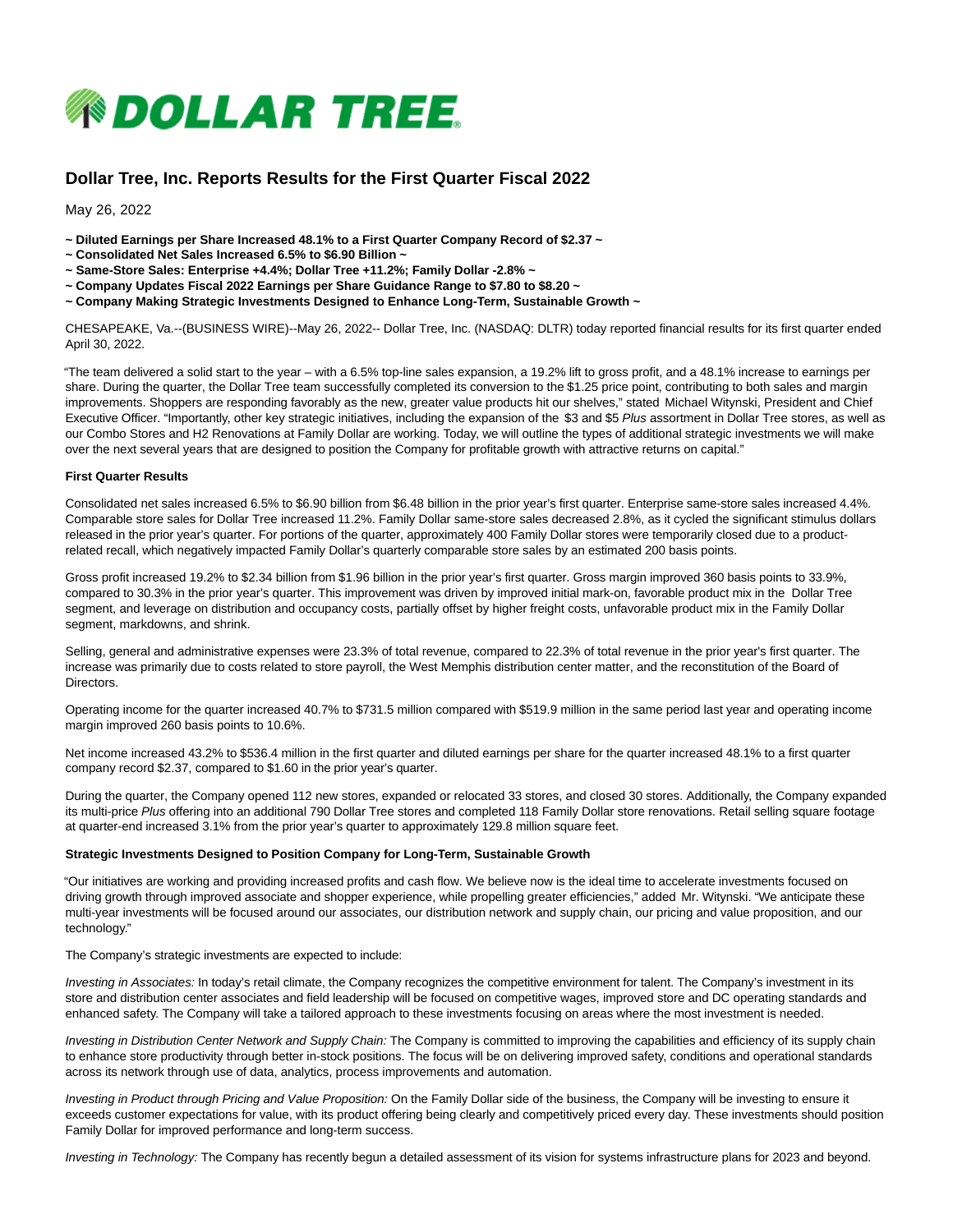Among the information technology systems under review are merchandising, supply chain, data analytics, and store systems.

A significant portion of these costs are expected to be capital expenditures over the next few years, and the Company intends to provide more details in the coming quarters as the Company finalizes plans along with estimated costs and anticipated benefits.

#### **Company Outlook**

In March, the Company provided its initial outlook for fiscal 2022 diluted earnings per share at a range of \$7.60 to \$8.00. The following costs, totaling an estimated \$0.43 per share, were not included in the Company's original outlook:

- In the first quarter, \$0.13 per share for asset impairment and a product recall related to its West Memphis distribution center;
- For the second quarter, an estimated \$0.22 per share for lost sales, freight, merchandise disposal, payroll and legal costs in response to the West Memphis distribution center matter; and
- For 2022, a total of \$0.08 per share for stock compensation expense related to an option grant.

Diluted earnings per share for full-year fiscal 2022 are now expected to range from \$7.80 to \$8.20. Consolidated net sales for the year are now expected to range from \$27.76 billion to \$28.14 billion compared to the Company's previously expected range of \$27.22 billion to \$27.85 billion. The Company expects to deliver a mid-single-digit comparable store sales increase for the year, comprised of a high single-digit increase in the Dollar Tree segment and more or less flat comparable store sales in the Family Dollar segment. Selling square footage is expected to grow by approximately 3.9%.

The Company estimates consolidated net sales for the second quarter of 2022 will range from \$6.65 billion to \$6.78 billion, based on a low-to-mid single-digit increase in same-store sales for the enterprise. Diluted earnings per share for the quarter are estimated to be in the range of \$1.45 to \$1.55. This estimate includes approximately \$0.24 per share for costs associated with the West Memphis distribution center and stock compensation expense.

While share repurchases are not included in the outlook, the Company had \$2.5 billion remaining under its board repurchase authorization as of April 30, 2022.

"We are taking the necessary actions now to position ourselves for accelerated growth in what I view as the most attractive sector in retail, especially in the current economic environment. We will be investing to improve associate and shopper experience, while enhancing operational efficiencies," Mr. Witynski concluded. "Value and convenience are more important than ever to our shoppers and the communities we serve. We have a robust balance sheet and expect to continue generating a significant amount of cash flow in our business. Our management team and Board are strategically aligned and believe our Company is very well-positioned to deliver long-term, profitable growth."

#### **Conference Call Information**

On Thursday, May 26, 2022, the Company will host a conference call to discuss its earnings results at 9:00 a.m. Eastern Time. The telephone number for the call is 800-289-0720. A recorded version of the call will be available until midnight Wednesday, June 1, 2022, and may be accessed by dialing 888-203-1112. The access code is 9882039. A webcast of the call is accessible through Dollar Tree's website and will remain online through Wednesday, June 1, 2022.

Dollar Tree, a Fortune 200 Company, operated 16,162 stores across 48 states and five Canadian provinces as of April 30, 2022. Stores operate under the brands of Dollar Tree, Family Dollar, and Dollar Tree Canada. To learn more about the Company, visit [www.DollarTree.com.](https://cts.businesswire.com/ct/CT?id=smartlink&url=http%3A%2F%2Fwww.DollarTree.com&esheet=52731212&newsitemid=20220525005903&lan=en-US&anchor=www.DollarTree.com&index=1&md5=8720af6d5e5bc2fde843682565d85d43)

A WARNING ABOUT FORWARD-LOOKING STATEMENTS: Our press release contains "forward-looking statements" as that term is used in the Private Securities Litigation Reform Act of 1995. Forward-looking statements can be identified by the fact that they address future events, developments or results and do not relate strictly to historical facts. Any statements contained in this press release that are not statements of historical fact may be deemed to be forward-looking statements. Forward-looking statements include, without limitation, statements preceded by, followed by or including words such as: "believe", "anticipate", "expect", "intend", "plan", "view", "target" or "estimate", "may", "will", "should", "predict", "possible", "potential", "continue", "strategy", and similar expressions. For example, our forward-looking statements include statements regarding our expectations concerning the impact to our business of the \$1.25 price point conversion; expansion of the Dollar Tree Plus and other store format initiatives; newly announced strategic investments in associates, supply chain, product assortment and pricing, and technology systems; other key initiatives; the anticipated customer response and the projected impact on operating performance in our Dollar Tree and Family Dollar chains and our enterprise operations, including supply chain; and the impacts associated with our product recall and closure of a distribution center and stock compensations expenses. Forward-looking statements also include our plans relating to new store openings, renovations and square footage growth; our expectations regarding capital expenditures and share repurchases for fiscal 2022; our plans and expectations regarding traffic, store productivity, product assortment, operating performance, return on capital, net sales, same-store sales, cash flow, and diluted earnings per share for the second fiscal quarter and full fiscal year 2022; and our other plans, objectives, expectations (financial and otherwise) and intentions. These statements are subject to risks and uncertainties. For a discussion of the risks, uncertainties and assumptions that could affect our future events, developments or results, you should carefully review the "Risk Factors," "Business" and "Management's Discussion and Analysis of Financial Condition and Results of Operations" sections in our Annual Report on Form 10-K filed March 15, 2022, our Form 10-Q for the most recently ended fiscal quarter and other filings we make from time to time with the Securities and Exchange Commission. We are not obligated to release publicly any revisions to any forwardlooking statements contained in this press release to reflect events or circumstances occurring after the date of this report and you should not expect us to do so.

## **DOLLAR TREE, INC. Condensed Consolidated Income Statements (In millions, except per share data) (Unaudited)**

**13 Weeks Ended April 30, 2022 May 1, 2021**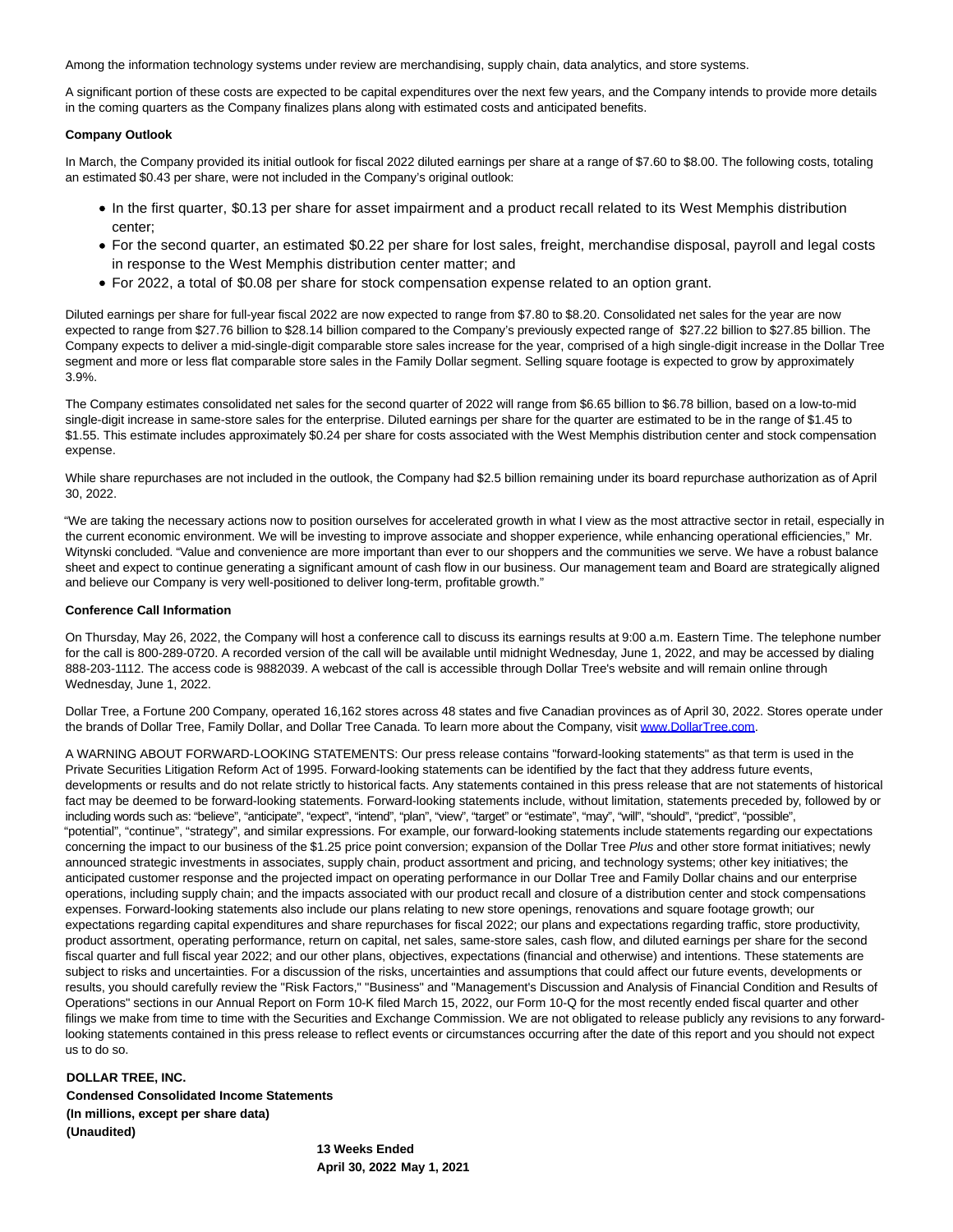| Net sales                                                                                                  |                                  | \$6,900.1 |   | \$6,476.8   |      |
|------------------------------------------------------------------------------------------------------------|----------------------------------|-----------|---|-------------|------|
| Other revenue                                                                                              |                                  | 2.5       |   | 2.9         |      |
| Total revenue                                                                                              |                                  | 6,902.6   |   | 6,479.7     |      |
| Cost of sales                                                                                              |                                  | 4,559.6   |   | 4,512.7     |      |
| Selling, general and administrative expenses                                                               |                                  | 1,611.5   |   | 1,447.1     |      |
|                                                                                                            |                                  | 23.3      | % | 22.3        | %    |
| Operating income                                                                                           |                                  | 731.5     |   | 519.9       |      |
|                                                                                                            |                                  | 10.6      | % | 8.0         | $\%$ |
| Interest expense, net                                                                                      |                                  | 34.0      |   | 33.0        |      |
| Income before income taxes                                                                                 |                                  | 697.5     |   | 486.9       |      |
|                                                                                                            |                                  | 10.1      | % | 7.5         | $\%$ |
| Provision for income taxes                                                                                 |                                  | 161.1     |   | 112.4       |      |
| Income tax rate                                                                                            |                                  | 23.1      | % | 23.1        | %    |
| Net income                                                                                                 |                                  | \$536.4   |   | \$374.5     |      |
|                                                                                                            |                                  | 7.8       | % | 5.8         | $\%$ |
| Net earnings per share:                                                                                    |                                  |           |   |             |      |
| Basic                                                                                                      |                                  | \$2.38    |   | \$1.61      |      |
| Weighted average number of shares                                                                          |                                  | 225.3     |   | 233.2       |      |
| <b>Diluted</b>                                                                                             |                                  | \$ 2.37   |   | \$1.60      |      |
| Weighted average number of shares                                                                          |                                  | 226.4     |   | 234.4       |      |
| <b>DOLLAR TREE, INC.</b><br><b>Segment Information</b><br>(In millions, except store count)<br>(Unaudited) |                                  |           |   |             |      |
|                                                                                                            | 13 Weeks Ended<br>April 30, 2022 |           |   | May 1, 2021 |      |
| Net sales:                                                                                                 |                                  |           |   |             |      |
| Dollar Tree                                                                                                | \$3,781.8                        |           |   | \$3,321.3   |      |
| <b>Family Dollar</b>                                                                                       | 3,118.3                          |           |   | 3,155.5     |      |
| Total net sales                                                                                            | \$6,900.1                        |           |   | \$6,476.8   |      |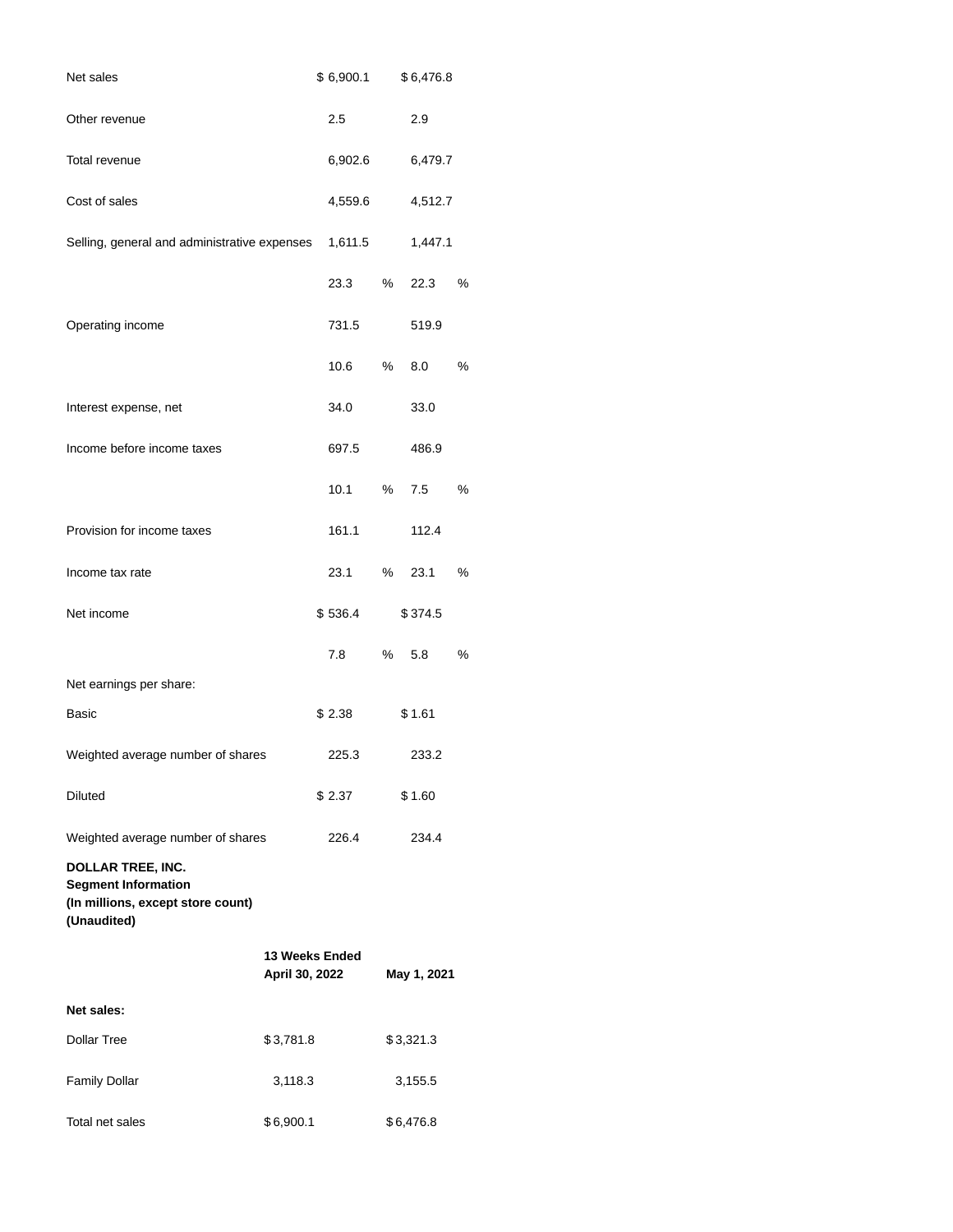### **Gross profit:**

| <b>Dollar Tree</b>           | \$1,534.7 40.6 % \$1,118.3 33.7 % |        |                             |                                        |        |   |
|------------------------------|-----------------------------------|--------|-----------------------------|----------------------------------------|--------|---|
| <b>Family Dollar</b>         | 805.8                             | 25.8 % |                             | 845.8                                  | 26.8 % |   |
| Total gross profit           |                                   |        | $$2,340.5$ 33.9 % \$1,964.1 |                                        | 30.3%  |   |
| Operating income (loss):     |                                   |        |                             |                                        |        |   |
| Dollar Tree                  | \$764.2                           |        |                             | 20.2 % \$400.3                         | 12.1%  |   |
| Family Dollar                | 89.5                              | 2.9    | %                           | 211.4                                  | 6.7    | % |
| Corporate, support and Other |                                   |        |                             | $(122.2)$ $(1.8\%)$ $(91.8)$ $(1.4\%)$ |        |   |
| Total operating income       | \$731.5                           |        |                             | 10.6 % \$519.9                         | 8.0    | ℅ |

|                                           | 13 Weeks Ended<br>April 30, 2022 |                         |               |              | May 1, 2021           |           |                  |              |   |
|-------------------------------------------|----------------------------------|-------------------------|---------------|--------------|-----------------------|-----------|------------------|--------------|---|
|                                           | Dollar<br><b>Tree</b>            | Family<br><b>Dollar</b> |               | <b>Total</b> | Dollar<br><b>Tree</b> |           | Family<br>Dollar | <b>Total</b> |   |
| <b>Store Count:</b>                       |                                  |                         |               |              |                       |           |                  |              |   |
| Beginning                                 | 8,061                            | 8,016                   |               | 16,077       | 7,805                 |           | 7,880            | 15,685       |   |
| New stores                                | 42                               | 70                      |               | 112          | 65                    |           | 41               | 106          |   |
| Re-bannered stores (a)                    | (2)                              | 5                       |               | 3            |                       |           |                  |              |   |
| Closings                                  | (13)                             | ) (17                   | $\rightarrow$ | (30)         | ) (3)                 | $\lambda$ | (16              | ) (19        |   |
| Ending                                    | 8,088                            | 8,074                   |               | 16,162       | 7,867                 |           | 7,905            | 15,772       |   |
| Selling Square Footage (in millions) 70.0 |                                  | 59.8                    |               | 129.8        | 67.9                  |           | 58.0             | 125.9        |   |
| Growth Rate (Square Footage)              | 3.1                              | % 3.1                   | %             | 3.1          | % 4.1                 |           | % 1.9            | % 3.1        | % |

(a) Stores are included as re-banners when they close or open, respectively. **DOLLAR TREE, INC. Condensed Consolidated Balance Sheets (In millions)**

**(Unaudited)**

|                           | April 30, 2022 | <b>January 29, 2022</b> | May 1, 2021 |  |  |
|---------------------------|----------------|-------------------------|-------------|--|--|
| Cash and cash equivalents | \$1,218.5      | 984.9<br>\$             | \$1,473.9   |  |  |
| Merchandise inventories   | 4,801.1        | 4,367.3                 | 3,604.6     |  |  |
| Other current assets      | 262.7          | 257.0                   | 226.4       |  |  |
| Total current assets      | 6,282.3        | 5,609.2                 | 5,304.9     |  |  |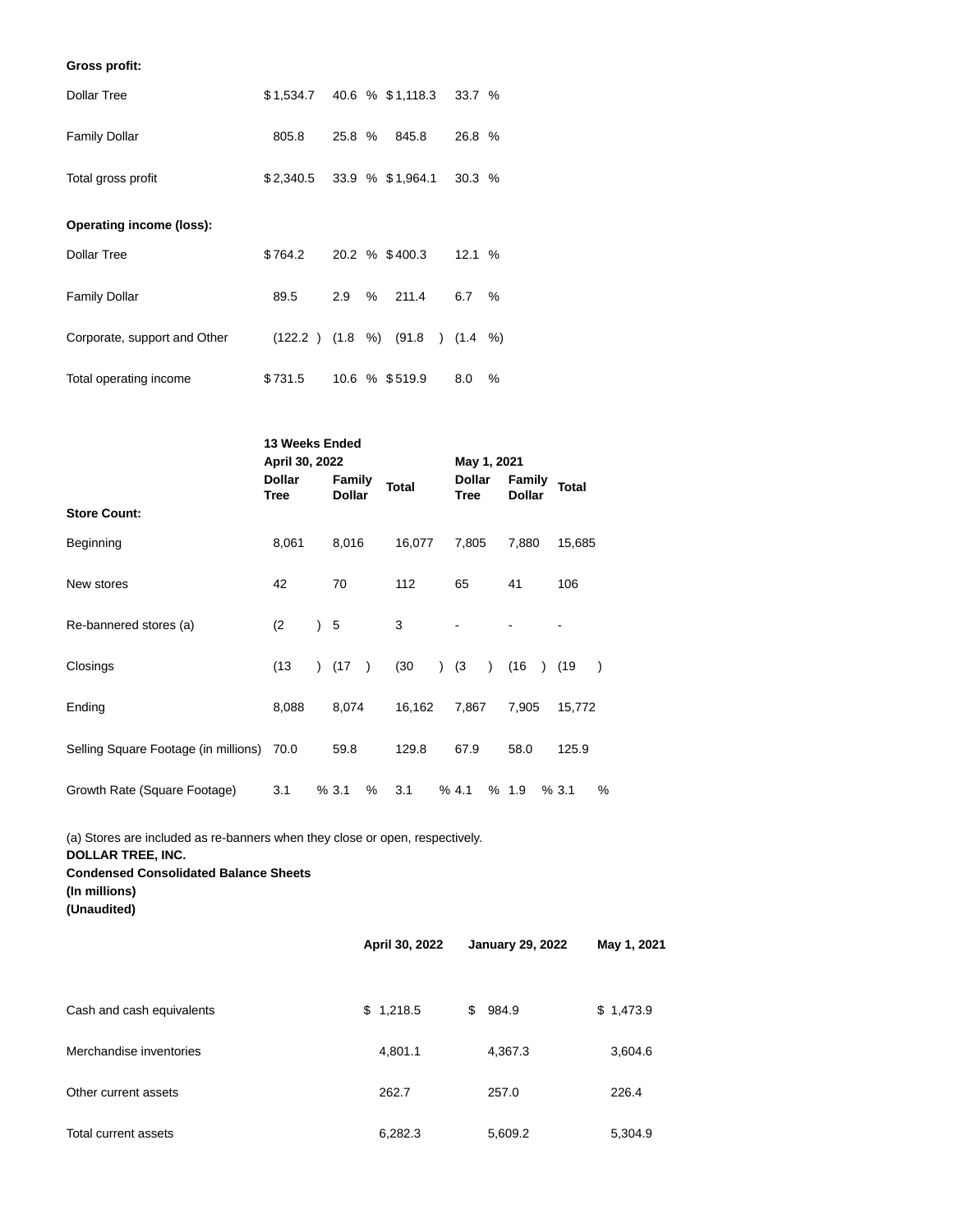| Property, plant and equipment, net             | 4,514.0       | 4,477.3        | 4,182.4    |
|------------------------------------------------|---------------|----------------|------------|
| Restricted cash                                | 53.4          | 53.4           | 46.9       |
| Operating lease right-of-use assets            | 6,364.9       | 6,425.3        | 6,356.5    |
| Goodwill                                       | 1,984.3       | 1,984.4        | 1,985.6    |
| Trade name intangible asset                    | 3,100.0       | 3,100.0        | 3,100.0    |
| Deferred tax asset                             | 19.3          | 20.3           | 24.4       |
| Other assets                                   | 54.1          | 51.9           | 50.0       |
| Total assets                                   | \$22,372.3    | \$<br>21,721.8 | \$21,050.7 |
|                                                |               |                |            |
| Current portion of operating lease liabilities | \$<br>1,406.7 | \$<br>1,407.8  | \$1,355.6  |
| Accounts payable                               | 1,794.1       | 1,884.2        | 1,520.7    |
| Income taxes payable                           | 162.8         | 82.6           | 169.5      |
| Other current liabilities                      | 926.3         | 802.0          | 856.4      |
| <b>Total current liabilities</b>               | 4,289.9       | 4,176.6        | 3,902.2    |
| Long-term debt, net                            | 3,418.1       | 3,417.0        | 3,227.8    |
| Operating lease liabilities, long-term         | 5,087.9       | 5,145.5        | 5,099.2    |
| Deferred income taxes, net                     | 1,060.7       | 987.2          | 1,035.7    |
| Income taxes payable, long-term                | 21.2          | 20.9           | 23.7       |
| Other liabilities                              | 253.0         | 256.1          | 350.8      |
| <b>Total liabilities</b>                       | 14,130.8      | 14,003.3       | 13,639.4   |
| Shareholders' equity                           | 8,241.5       | 7,718.5        | 7,411.3    |
| Total liabilities and shareholders' equity     | \$ 22,372.3   | \$<br>21,721.8 | \$21,050.7 |

The January 29, 2022 information was derived from the audited consolidated financial statements as of that date.

**DOLLAR TREE, INC. Condensed Consolidated Statements of Cash Flows (In millions) (Unaudited)**

> **13 Weeks Ended April 30, 2022 May 1, 2021**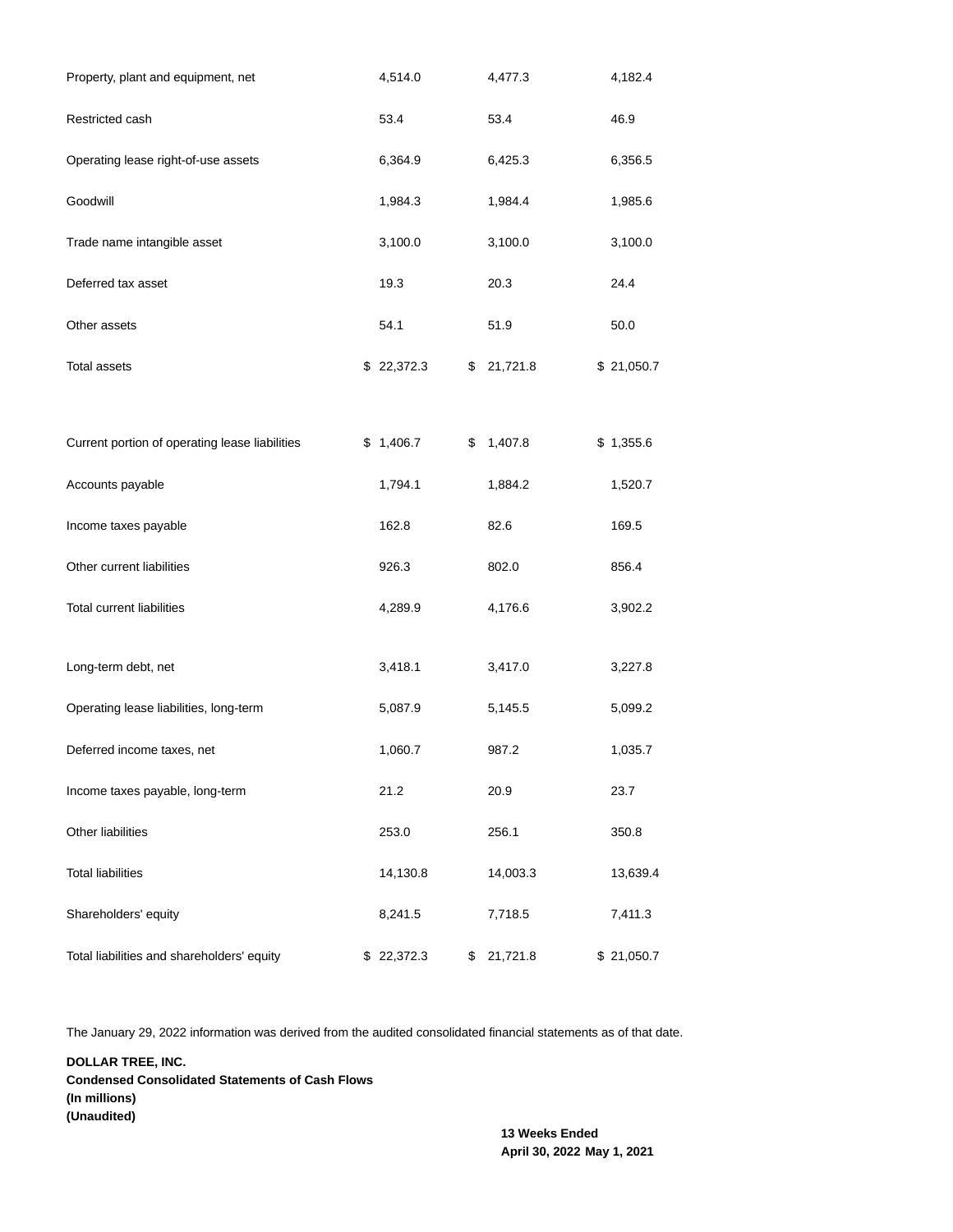| Cash flows from operating activities:                                                |           |               |           |               |
|--------------------------------------------------------------------------------------|-----------|---------------|-----------|---------------|
| Net income                                                                           | \$536.4   |               | \$374.5   |               |
| Adjustments to reconcile net income to net cash provided by<br>operating activities: |           |               |           |               |
| Depreciation and amortization                                                        | 188.9     |               | 172.7     |               |
| Provision for deferred income taxes                                                  | 74.3      |               | 22.0      |               |
| Stock-based compensation expense                                                     | 35.8      |               | 31.8      |               |
| Amortization of debt discount and debt-issuance costs                                | 1.1       |               | 1.6       |               |
| Other non-cash adjustments to net income                                             | 15.7      |               | 1.2       |               |
| Changes in operating assets and liabilities                                          | (313.7)   | $\lambda$     | (47.6)    |               |
| Total adjustments                                                                    | 2.1       |               | 181.7     |               |
| Net cash provided by operating activities                                            | 538.5     |               | 556.2     |               |
| Cash flows from investing activities:                                                |           |               |           |               |
| Capital expenditures                                                                 | (253.4)   | $\lambda$     | (224.9)   |               |
| Proceeds from governmental grant                                                     |           |               | 2.3       |               |
| Payments for fixed asset disposition                                                 | (2.9)     | $\mathcal{E}$ | (0.2)     |               |
| Net cash used in investing activities                                                | (256.3)   | $\mathcal{L}$ | (222.8)   |               |
| Cash flows from financing activities:                                                |           |               |           |               |
| Proceeds from stock issued pursuant to stock-based compensation plans                | 2.9       |               | 4.0       |               |
| Cash paid for taxes on exercises/vesting of stock-based compensation                 | (37.8)    | $\mathcal{E}$ | (39.3)    |               |
| Payments for repurchase of stock                                                     | (14.2)    | $\mathcal{L}$ | (241.3)   |               |
| Net cash used in financing activities                                                | (49.1)    | $\mathcal{L}$ | (276.6)   | $\mathcal{E}$ |
| Effect of exchange rate changes on cash, cash equivalents and restricted cash        | 0.5       |               | 0.4       |               |
| Net increase in cash, cash equivalents and restricted cash                           | 233.6     |               | 57.2      |               |
| Cash, cash equivalents and restricted cash at beginning of period                    | 1,038.3   |               | 1,463.6   |               |
| Cash, cash equivalents and restricted cash at end of period                          | \$1,271.9 |               | \$1,520.8 |               |